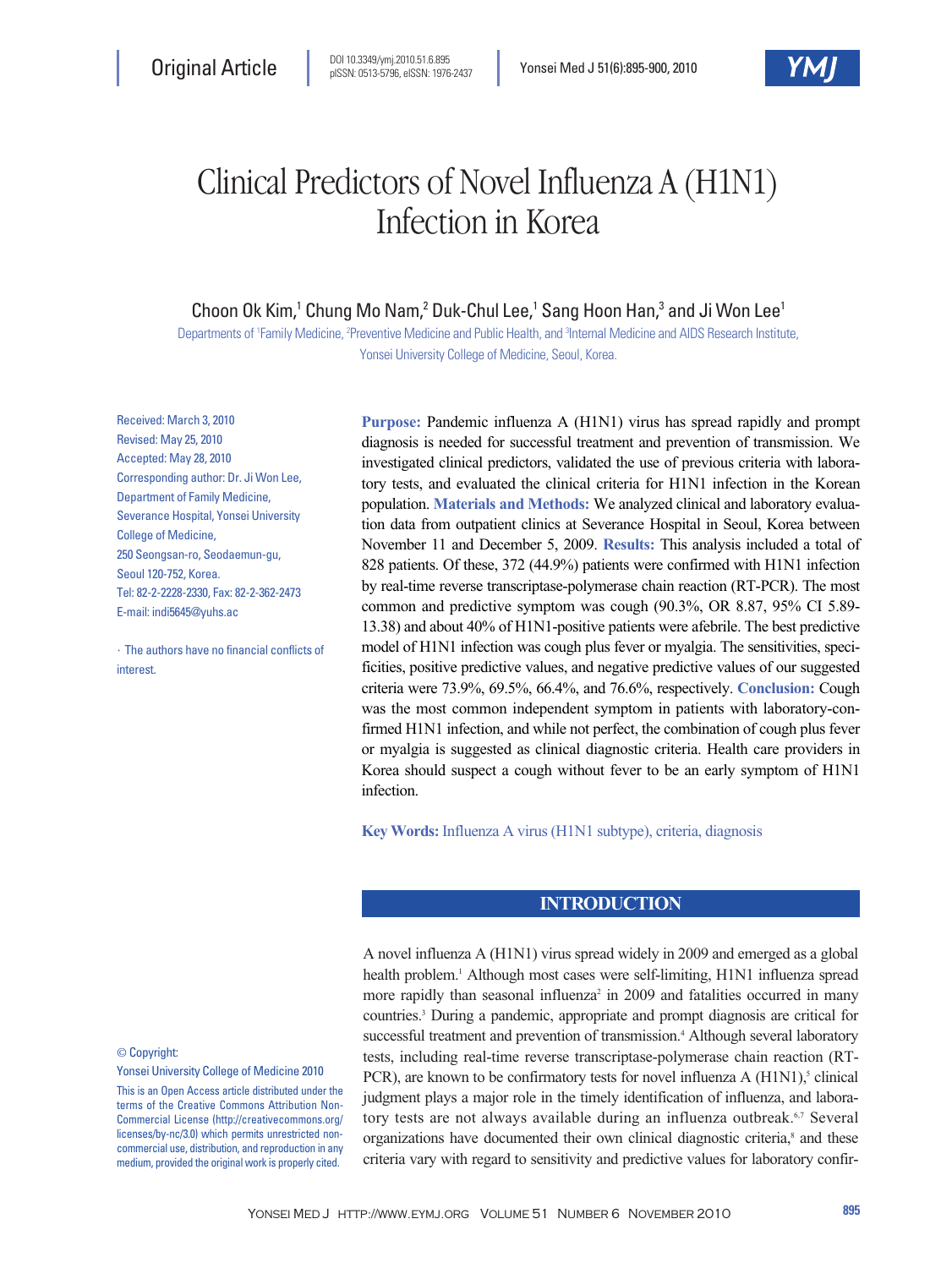med influenza.<sup>9</sup> However, most studies have validated the use of clinical diagnostic criteria only for seasonal influenza infection,6,10 and to the best of our knowledge, have never been evaluated for influenza A (H1N1). This study was conducted to evaluate the best clinical predictors for influenza A (H1N1) infection and to compare different clinical diagnostic criteria for influenza A (H1N1) with laboratory diagnostic tests.

# **MATERIALS AND METHODS**

#### **Data collection**

This study was approved by the Severance Hospital Ethics Committee. Clinical and laboratory evaluations were analyzed from all patients who were admitted to the flu center [sentinel surveillance outpatient clinic for influenza A (H1N1) infection] at Severance Hospital. The study period was from November 11 to December 5, 2009. Individuals older than 18 years of age with clinical evidence of acute respiratory symptoms over a duration of less than 7 days were included in this study. Acute respiratory symptoms were defined as self-reported influenza-like symptoms including chills/feverishness, cough, sore throat, headache, rhinorrhea, and/or myalgia, with or without a documented fever.11 We also included afebrile individuals  $(< 37.8^{\circ}$ C) who had been taking antipyretics in the previous 12 hours. Fever was defined as a body temperature above 37.8˚C

The analysis excluded individuals with a history of contact with a confirmed influenza A (H1N1) patient without any acute respiratory symptoms. We also excluded individuals who had not been confirmed by RT-PCR and individuals who had been taking antiviral medication (Fig. 1). Medical records were analyzed for demographic data, history of contact with influenza A (H1N1) within 7 days, antiviral medication history, and pre-existing medical conditions including pregnancy. Clinical symptoms and lifestyle behaviors such as cigarette smoking, alcohol consumption, and physical activity were also recorded. Body mass index (BMI) was calculated as weight (kg)/height (m<sup>2</sup>).

We analyzed several clinical diagnostic criteria of H1N1 influenza. The Centers for Disease Control and Prevention  $(CDC)$ , in US<sup>12</sup> and Korea,<sup>13</sup> defined the clinical diagnostic criteria as the presence of fever (greater than 37.8˚C or previous medication with antipyretics) plus one or more of the following: rhinorrhea, nasal congestion, sore throat or cough. The World Health Organization (WHO)<sup>14</sup> defined the clinical diagnostic criteria as the sudden onset of fever ( $> 38^{\circ}$ C) and cough or sore throat. Influenza like illness (ILI) criteria is defined by the presence of fever plus two of the following four symptoms: cough, sore throat, myalgia, and headache.<sup>10</sup>

#### **Laboratory assessment**

Specimens were collected using nasopharyngeal swabs by trained physicians. An influenza A (H1N1)-positive case was defined as a positive result on real-time RT-PCR using the Lightcycler 480 (Roche, Mannheim, Germany).<sup>15</sup> Conversely, a negative result on RT-PCR was defined as influenza A (H1N1)-negative.

#### **Statistical analysis**

Continuous variables are expressed as mean  $\pm$  standard deviation or medians (with interquartile ranges), and categorical variables are expressed as percentages. Demographic and clinical characteristics were compared between influenza A (H1N1)-positive cases and influenza A (H1N1) negative cases using the independent t-test for continuous variables and the Chi-square test for categorical variables. The most predictive clinical variables of an illness attributable to influenza A (H1N1) were determined with forward stepwise logistic regression models. Sensitivity, specificity, positive predictive value (PPV), negative predictive value (NPV), and area under the curve (AUC) were calculated to identify the best clinical diagnostic criteria (suggested criteria) of influenza A (H1N1) infection. We also



**Fig. 1.** Study diagram for influenza A (H1N1) clinical criteria comparisons and suggestions. Clinical and laboratory evaluations were analyzed from all patients who were admitted to the flu center at Severance Hospital. The study period was from November 11 to December 5, 2009. Acute respiratory symptoms were defined as self-reported influenza-like symptoms including chills/feverishness, cough, sore throat, headache, rhinorrhea, and/or myalgia, with or without a documented fever. RT-PCR, reverse transcriptase-polymerase chain reaction.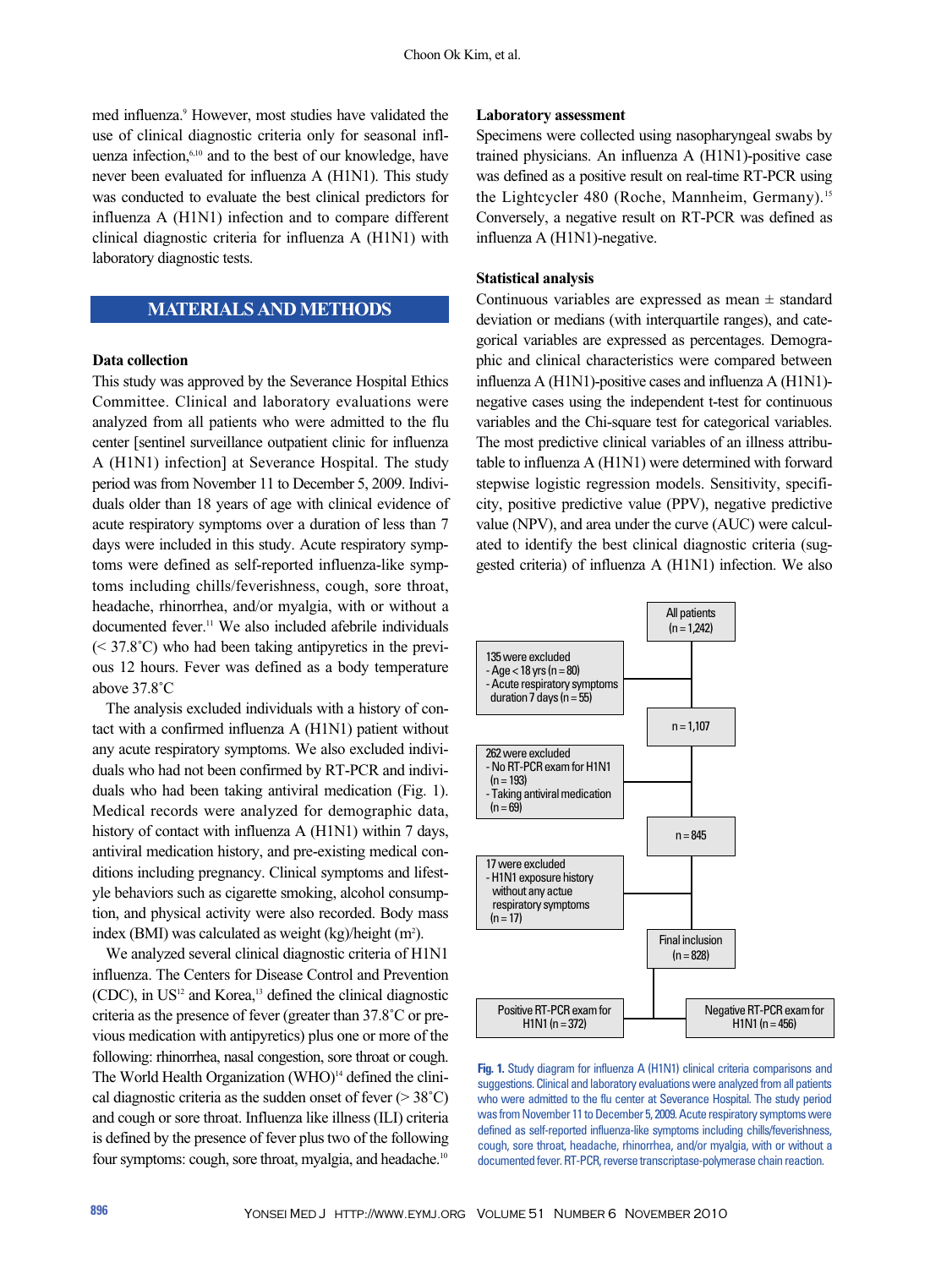compared sensitivity, specificity, PPV, NPV, AUC of the influenza like illness (ILI) criteria,<sup>7</sup> the Korea CDC criteria,<sup>13</sup> and the WHO criteria<sup>14</sup> with our suggested criteria. All analyses were conducted using SAS statistical software, version 9.0 (SAS Institute Inc., Cary, NC, USA). All statistical tests were two-sided, and statistical significance was defined as  $p < 0.05$ .

## **RESULTS**

#### **Demographic and clinical characteristics**

A total of 828 patients were included in the analysis, and 372 (44.9%) patients were confirmed to have influenza A (H1N1) infection by real-time RT-PCR. The median age of all patients was 32 years old (18-81 years old), and younger patients were more susceptible than the elderly [influenza A (H1N1)-positive:  $31.6 \pm 10.72$  years vs. negative:  $36.3 \pm 13.04$  years,  $p \le 0.001$ ]. BMI was not significantly different between the two groups [influenza A (H1N1) positive:  $22.6 \pm 3.74$  kg/m<sup>2</sup> vs. negative:  $22.4 \pm 3.19$  kg/m<sup>2</sup>,  $p = 0.442$ ]. Influenza A (H1N1) was more frequently diagnosed in women than in men ( $p = 0.013$ ), and 38.2% of patients with a confirmed infection had underlying conditions [asthma, 8 (2.2%); chronic pulmonary disease, 4

 $(1.1\%)$ ; coronary heart disease,  $7(1.9\%)$ ; hypertension, 15 (4.1%); DM, 5 (1.4%); thyroid disease, 6 (1.6%); chronic renal failure, 3 (0.8%); cancer, 11 (3.0%); immune deficiency disease, 4 (1.1%); cerebrovascular disease, 1 (0.3%); chronic liver disease, 2 (0.5%); pregnancy 11 (3.0%)] (Table 1). The most frequently reported symptom in the influenza A (H1N1)-positive group was cough (336, 90.3% of patients), followed by sore throat (246, 66.1% of patients), and headache (246, 66.1% of patients). A total of 139 (37.4%) influenza A (H1N1)-positive patients did not have a fever or history of antipyretic use. Cough, myalgia, fever (temperature greater than 37.8˚C or antipyretic use within 12 hours before visit), and rhinorrhea were more frequent in the influenza A (H1N1)-positive group (Fig. 2). The mean duration of the influenza A (H1N1)-positive illness was 2.1 days.

## **Comparison of current clinical diagnostic criteria and our suggested criteria**

Stepwise logistic regression showed that cough, myalgia, and fever  $(\geq 37.8^{\circ} \text{C}$  or the use of antipyretics within 12 hours before visit) were the only factors significantly associated with a positive PCR test for influenza A (H1N1). The best predictive symptom of influenza A (H1N1) infection was cough. When a history of antipyretics use was not

| Characteristic                    | All           | Influenza A     | Influenza A        |              |
|-----------------------------------|---------------|-----------------|--------------------|--------------|
|                                   |               | (H1N1)-positive | $(H1N1)$ -negative | $p$ value*   |
|                                   | $n = 828$ (%) | $n = 372$ (%)   | $n = 456$ (%)      |              |
| Age $(yrs)$                       |               |                 |                    | ${}_{0.001}$ |
| $18 - 29$                         | 344(41.6)     | 191(23.1)       | 153(18.5)          |              |
| $30 - 39$                         | 297(35.9)     | 114(13.8)       | 183(22.1)          |              |
| $40 - 49$                         | 89(10.7)      | 37(4.5)         | 52(6.3)            |              |
| $50 - 59$                         | 47(5.7)       | 21(2.5)         | 26(3.1)            |              |
| $\geq 60$                         | 51(6.1)       | 9(1.1)          | 42(5.0)            |              |
| Male                              | 332(40.1)     | 167(44.9)       | 165(36.2)          | 0.013        |
| Alcohol drinker                   | 232(28.6)     | 108(46.6)       | 124(53.4)          | 0.680        |
| <b>Smoker</b>                     | 187(23.0)     | 82 (43.9)       | 105(56.1)          | 0.720        |
| Regular exercise                  | 182(22.4)     | 78 (42.9)       | 104(57.1)          | 0.514        |
| Underlying condition <sup>+</sup> | 170(20.5)     | 65(38.2)        | 105(61.8)          | 0.060        |
| Influenza A (H1N1)                | 379(46.1)     | 158(41.7)       | 221(58.3)          | 0.089        |
| contact history                   |               |                 |                    |              |

**Table 1.** Demographic Characteristics of 828 Patients Admitted to the Flu Center at Severance Hospital with Acute Respiratory Symptoms (November 11 - December 5, 2009)

An alcohol drinker was defined as a person with current alcohol intake more than once a week and a smoker was defined as a current cigarette smoker. Regular exercise was defined as exercise or physical work for more than 30 minutes three times a week. RT-PCR, reverse transcriptase-polymerase chain reaction.

\*Influenza A (H1N1)-positive was defined by a positive result on real-time RT-PCR. Conversely, a negative result on RT-PCR was defined as influenza A (H1N1)-negative. *p* values between influenza A (H1N1)-positive and negative were calculated with the t-test, Wilcoxon's rank sum test (for continuous variables) or x<sup>2</sup>-test, and Fisher exact test (for categorical variables).

�Underlying conditions: asthma, chronic pulmonary disease, coronary heart disease, Hypertension, Diabetes Mellitus, thyroid disease, chronic renal failure, cancer, immune deficiency disease, cerebrovascular disease, chronic liver disease or pregnancy.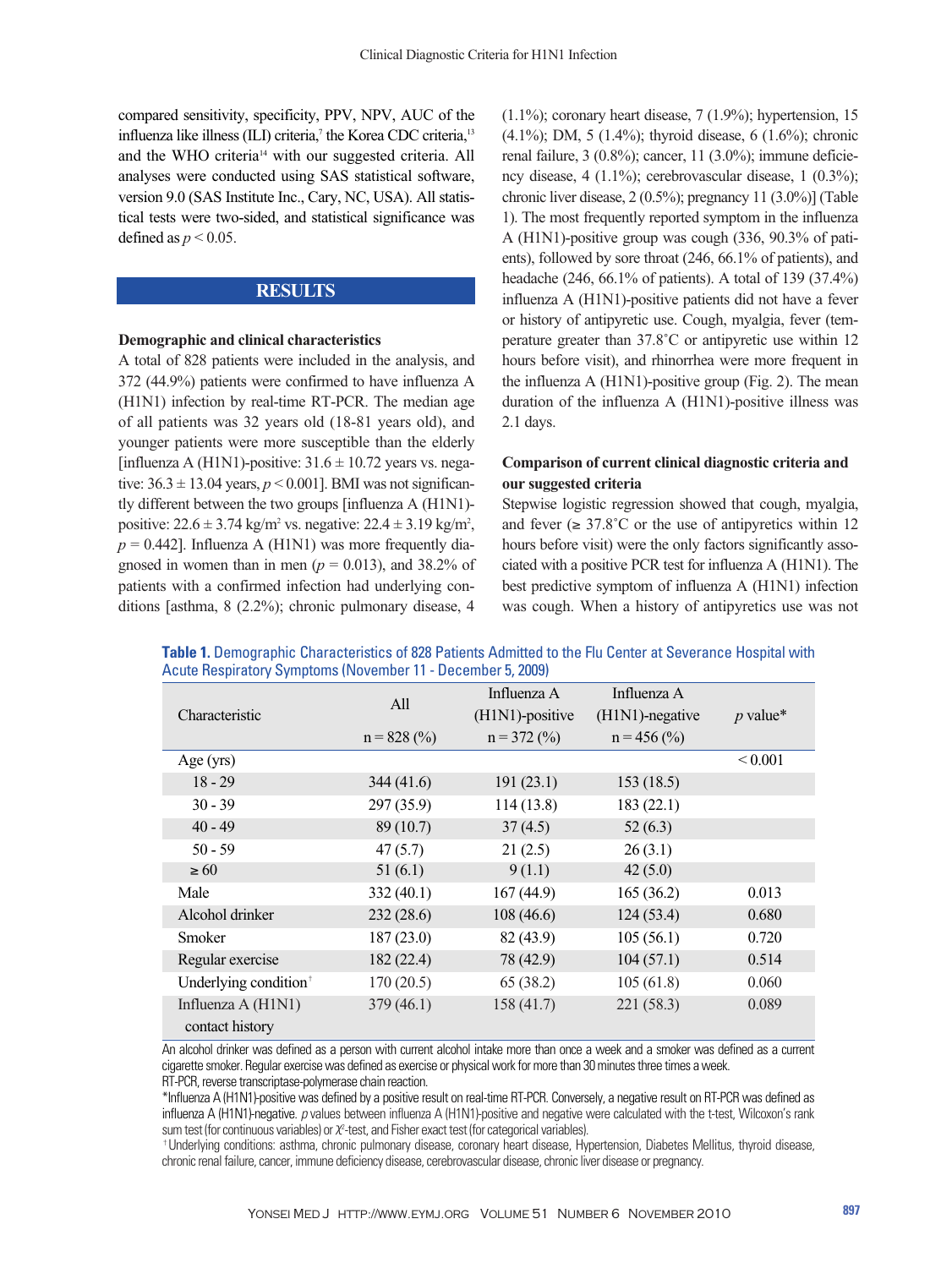included in the model, there were no statistically significant differences (data not shown) (Table 2).

The Korean CDC criteria for 2009 pandemic influenza A (H1N1) were defined by the presence of fever (greater than 37.8˚C or previous medication with antipyretics) plus one or more of the following: rhinorrhea or nasal congestion, sore throat, and cough. However, about 40% of the influenza A (H1N1)-positive patients in this study were afebrile and only 55.4% fulfilled the clinical criteria of the CDC. In order to identify a more appropriate clinical criteria, we examined sensitivity, specificity, PPV, and NPV in combination with cough, fever, myalgia, and rhinorrhea (Table 3). The sensitivity for cough was 90.3%, but the specificity and PPV were relatively lower than others in combination (specificity 47.3%, PPV 58.3%). Considering sensitivity and PPV together, cough plus fever or myalgia was the best predictive model for influenza A (H1N1) infection (sensitivity 73.9%, PPV 66.4%). More than 80% of patients with influenza A (H1N1) met these suggested criteria, and the sensitivity of these suggested criteria (sensitivity 73.9%) was higher than the Korea CDC criteria, WHO criteria, and ILI criteria (Table 4).

## **DISCUSSION**

Since early April 2009, the unique genetic and antigenic features of influenza A (H1N1) have resulted in a more rapid spread than is typical of seasonal influenza,<sup>16</sup> and the epidemiologic profile of H1N1 has varied considerably depending on the country and continent being examined.<sup>17</sup> During major outbreaks, early and accurate diagnosis of influenza has the ability to ensure prompt and appropriate treatment and can ultimately decrease the economic and public health burden. Several different diagnostic criteria have been used worldwide for surveillance purposes, but

**Table 2.** Clinical Predictors of Influenza A (H1N1) Infection by Multivariate Stepwise Logistic Regression Analysis

|            | Influenza $A(H1N1)$ | Influenza     |           |               |              |
|------------|---------------------|---------------|-----------|---------------|--------------|
| Variables  | confirmed case      | like illness  | <b>OR</b> | 95% CI        | $p$ value    |
|            | $(n = 372)$         | $(n = 456)$   |           |               |              |
| Cough      | 336 (90.3%)         | 240 (52.6%)   | 8.87      | 5.89 - 13.38  | ${}_{0.001}$ |
| Myalgia    | $210(56.5\%)$       | $185(40.6\%)$ | 2.18      | $1.58 - 3.02$ | ${}_{0.001}$ |
| Fever*     | $233(62.6\%)$       | 199 (43.6%)   | 1.58      | $1.23 - 2.02$ | ${}_{0.001}$ |
| Rhinorrhea | 372 (44.9%)         | $456(55.1\%)$ | 1.06      | $0.77 - 1.46$ | 0.727        |

Variables included in the stepwise model: age, sex, fever, cough, sore throat, myalgia, headache, rhinorrhea, and gastrointestinal symptoms (nausea, vomiting, diarrhea).

OR, odds ratio; CI, confidence interval.

\*Body temperature ≥ 37.8˚C or the use of an antipyretic within 12 hours before visit.



**Fig. 2.** Clinical symptoms and signs of influenza A (H1N1)-positive cases and influenza A (H1N1)-negative cases. Influenza A (H1N1)-positive was defined as a positive result on real-time RT-PCR. Conversely, a negative result on RT-PCR was defined as influenza A (H1N1)-negative. Cough, myalgia, fever (greater than 37.8˚C or antipyretic use), and rhinorrhea are more frequent in the influenza A (H1N1)-positive group. \**p* < 0.05, calculated by the χ<sup>2</sup> -test and Fisher exact test (for categorical variables). RT-PCR, reverse transcriptase-polymerase chain reaction.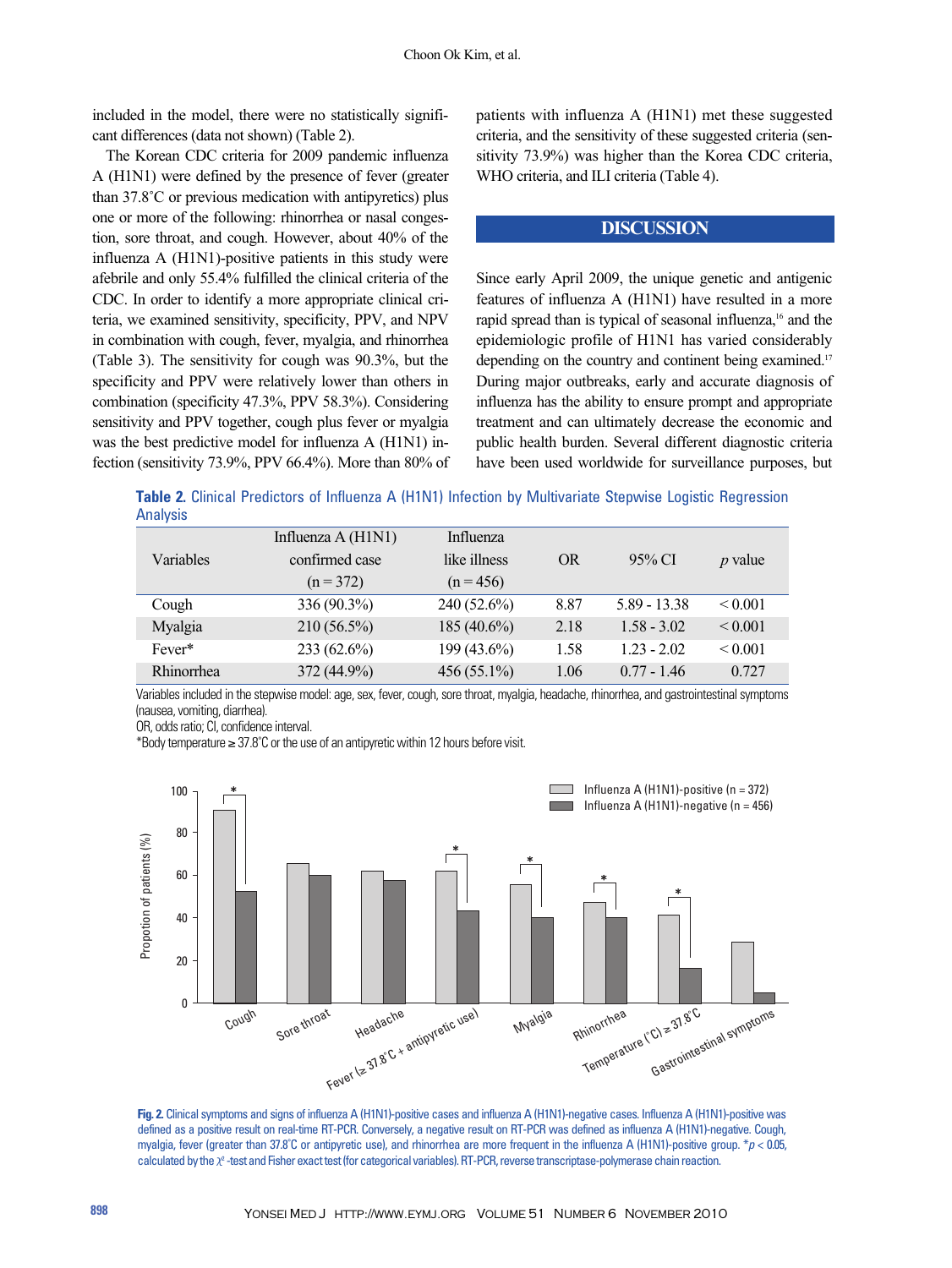| Suggested criteria            | Sensitivity $(\%)$ | Specificity $(\% )$ | <b>PPV</b> | <b>NPV</b> | Adjusted AUC <sup>+</sup> |
|-------------------------------|--------------------|---------------------|------------|------------|---------------------------|
| Cough                         | 90.3               | 47.3                | 58.3       | 85.7       | 0.751                     |
| Fever*                        | 62.6               | 56.4                | 53.9       | 64.9       | 0.657                     |
| Myalgia                       | 56.5               | 59.3                | 56.3       | 65.9       | 0.650                     |
| Rhinorrhea                    | 48.1               | 59.4                | 49.2       | 58.4       | 0.538                     |
| $Cough + fever$               | 57.5               | 76.1                | 66.3       | 68.7       | 0.717                     |
| $Cough + myalgia$             | 51.3               | 83.3                | 71.5       | 67.7       | 0.744                     |
| $Cough + rhinorrhea$          | 43.5               | 74.1                | 57.9       | 61.7       | 0.652                     |
| $Fever + rhinorrhea$          | 30.1               | 83.6                | 59.9       | 59.4       | 0.648                     |
| $Myalgia + rhinorrhea$        | 29.6               | 86.0                | 63.2       | 59.9       | 0.656                     |
| Cough $+$ fever or myalgia    | 73.9               | 69.5                | 66.4       | 76.6       | 0.765                     |
| Cough $+$ fever or rhinorrhea | 72.8               | 61.6                | 60.8       | 73.6       | 0.724                     |
| Fever $+$ cough or myalgia    | 59.9               | 63.2                | 57.0       | 65.9       | 0.675                     |
| Fever $+$ cough or rhinorrhea | 59.7               | 71.1                | 62.7       | 68.3       | 0.707                     |
| Myalgia + cough or fever      | 53.8               | 70.4                | 59.7       | 65.1       | 0.691                     |
| Rhinorrhea + cough or fever   | 45.7               | 69.1                | 54.7       | 60.9       | 0.644                     |

**Table 3.** Sensitivity, Specificity, Positive Predictive Predictive Value (PPV), and Negative Predictive Value (NPV) of Suggested Clinical Criteria of Influenza A (H1N1)

AUC, area under the curve.

\*Body temperature ≥ 37.8˚C or the use of an antipyretic within 12 hours before visit.

�Age, sex adjusted AUC.

**Table 4.** Validation of Current Diagnostic Criteria for Influenza A (H1N1) and Comparison with our Suggested **Criteria** 

| Variables             | CDC criteria        | WHO criteria        | ILI criteria        | Suggested criteria  |
|-----------------------|---------------------|---------------------|---------------------|---------------------|
| Influenza A (H1N1)    | 175(55.4)           | 98 (77.2)           | 147(72.4)           | 302 (81.2)          |
| positive case $(\% )$ |                     |                     |                     |                     |
| OR (95% CI)           |                     |                     |                     |                     |
| Crude                 | $1.97(1.48 - 2.62)$ | $5.33(3.43 - 8.28)$ | $4.74(3.34 - 6.72)$ | $6.47(4.76 - 8.78)$ |
| Adjusted <sup>+</sup> | $1.93(1.45 - 2.58)$ | $4.78(3.05 - 7.47)$ | $4.36(3.06 - 6.21)$ | $6.26(4.59 - 8.54)$ |
| Sensitivity $(\% )$   | 47.0                | 26.7                | 40.1                | 73.9                |
| Specificity $(\% )$   | 69.1                | 93.6                | 87.6                | 69.5                |
| PPV(%)                | 55.4                | 77.2                | 72.4                | 66.4                |
| $NPV$ $(\% )$         | 61.5                | 61.2                | 64.3                | 76.6                |
| Adjusted AUC*         | 0.651               | 0.679               | 0.702               | 0.765               |

The CDC criteria are the presence of fever (> 37.8°C or previous medication with antipyretics) plus one or more of the following: rhinorrhea, nasal congestion, sore throat, or cough. The WHO criteria are the sudden onset of fever (> 38°C) and cough or sore throat. The ILI criteria are the presence of fever (≥ 37.8˚C) plus two of the following four symptoms: cough, sore throat, myalgia, and headache. Our suggested criteria are the presence of cough plus fever or myalgia.

OR, odds ratio; CI, confidence interval; PPV, positive predictive value; NPV, negative predictive value; AUC, area under the curve; ILI, influenza like illness.

\*Age, sex adjusted OR, AUC.

the sensitivity and positive predictive value of such criteria vary among studies.<sup>7</sup> In addition, there are few data available to assess the diagnostic criteria associated with pandemic influenza A (H1N1) infection.

In Korea, the Korean CDC recommends that antiviral medication be considered for patients with an acute febrile respiratory illness (fever:  $\geq 37.8^{\circ}$ C or the use of antipyretics within 12 hours before visit, plus one or more of the following: rhinorrhea or nasal congestion, sore throat, and cough)

for the 2009 pandemic influenza A (H1N1). According to our data, diagnostic criteria that focus on fever are inappropriate and may miss about 40% of all influenza infections, because many of the patients in our sample had afebrile influenza A (H1N1) infections. The CDC, WHO, and ILI criteria were specific enough to differentiate suspected cases but were not sensitive enough to detect all cases. When there is a pending influenza A (H1N1) pandemic, the use of clinical diagnostic criteria with high sensitivity is